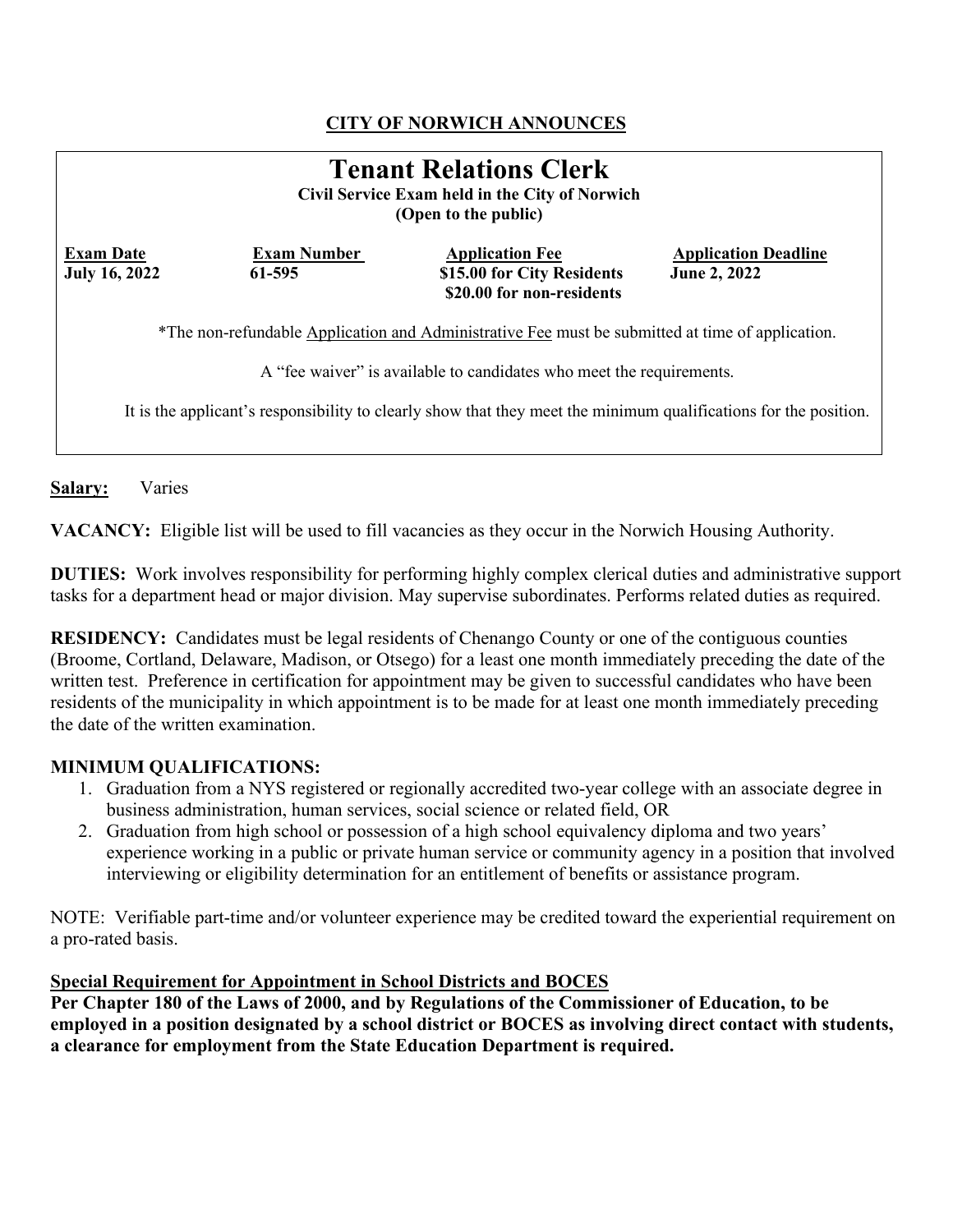#### **SUBJECT OF EXAMINATION:** A written test designed to evaluate knowledge, skills and/or abilities in the following areas:

### **Working with people in human services situations**

These questions test for a knowledge of general techniques used to deal with common client behaviors such as fear, hostility, shyness, resistance, defensiveness, withdrawal, anxiety and confusion.

### **Preparing written material**

These questions test for the ability to present information clearly and accurately, and to organize paragraphs logically and comprehensibly. For some questions, you will be given information in two or three sentences followed by four restatements of the information. You must then choose the best version. For other questions, you will be given paragraphs with their sentences out of order. You must then choose, from four suggestions, the best order for the sentences.

### **Arithmetic computation with calculator**

These questions test for the ability to use a calculator to do basic computations. Questions will involve addition, subtraction, multiplication, and division. You may also be asked to calculate averages, to use percent, and to round an answer to the nearest whole number. **You should bring with you a hand-held battery- or solarpowered calculator for use on this test.** You will **not** be permitted to use the **calculator** function of your **cell phone**.

### **Interviewing**

These questions test for knowledge of the principles and practices employed in obtaining information from individuals through structured conversations. These questions require you to apply the principles, practices, and techniques of effective interviewing to hypothetical interviewing situations. Included are questions that present a problem arising from an interviewing situation, and you must choose the most appropriate course of action to take.

**EXAMINATION FEE**: A fee of 15.00 for City of Norwich residents and \$20.00 for non-residents is required for each separately numbered examination for which you apply. The required fee must accompany your application. Send check or money order payable to the City of Norwich. DO NOT SEND CASH. Write the examination number(s) on the check or money order. Applicants whose application forms are not accompanied by the appropriate fee; or whose personal check is returned for insufficient funds will not be considered as candidates. Checks returned for insufficient funds will subject you to penalties as provided by law.

As no refunds will be made if your application is disapproved, be sure to compare your qualifications carefully with the requirements for admission and file only for those examinations for which you are clearly qualified. Examination fees are payable at the Finance Office in City Hall, One City Plaza, Norwich, N.Y. 13815.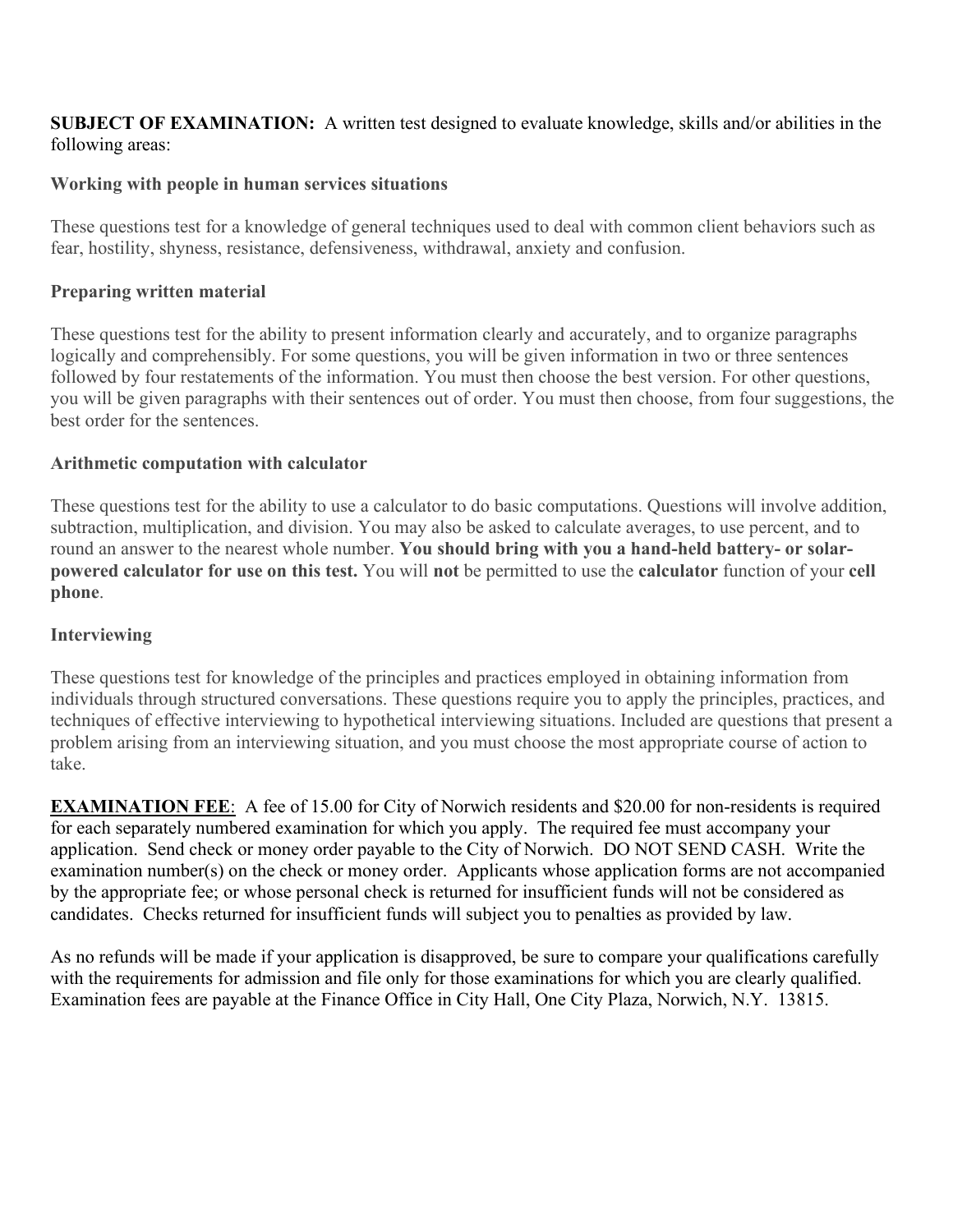## **GENERAL INFORMATION:**

Application forms are available from the Finance Office, City Hall, One City Plaza, Norwich, NY, 13815.

Saturday Sabbath observers; disabled individuals; active military members: If special arrangements for testing are required, indicate this on your application form, or inform the Finance Office in writing.

If you have applied for any other civil service examination to be given on the same test date for employment with New York State or any other local government jurisdiction excluding New York City, you must make arrangements to take all the examinations at one test site.

If you have applied for both State and local government examinations, you must make arrangements to take all your examinations at the State examination center by call (518) 457-7022 no later than two weeks before the test date.

If you have applied for other local government examinations, call, or write to each civil service agency to make arrangements no later than two weeks before the date of the examinations. You must notify all local government civil service agencies with which you have filed an application of the test site at which you wish to take your examination.

Candidates wishing to take more than one examination must complete the Application for Employment or Examination form for each request.

All experience required to meet the minimum qualification section is paid full-time experience unless otherwise noted.

Applicants must answer every question on the application form and make sure the application is complete in all respects. Incomplete applications will be disapproved.

Falsification of any part of the Application for Examination or Employment will result in disqualification.

Accepted candidates for examination will be notified of when and where to appear for the examination. Candidates will not be admitted to the examination unless they have an admission notice. Disqualified candidates will be sent a notice. The Civil Service Commission does not make formal acknowledgments of the receipt of an application or take responsibility for non-delivery of mail or postal delays.

In conformance with Section 85-a of the Civil Service Law, children of firefighters and police officers killed in the line of duty shall be entitled to receive an additional ten points in a competitive examination for original appointment in the same municipality in which his or her parent has served. If you are qualified to participate in this examination and are a child of a firefighter or police officer killed in the line of duty in this municipality, please inform this office of this matter when you submit your application for examination. A candidate claiming such credit has a minimum of two months from the application deadline to provide the necessary documentation to verify additional credit eligibility. However, no credit may be added after the eligible list has been established.

Veterans or disabled veterans who are eligible for additional credit must apply for veteran's credit with their application for examination or at any time between the dates of their application for examination and the date of